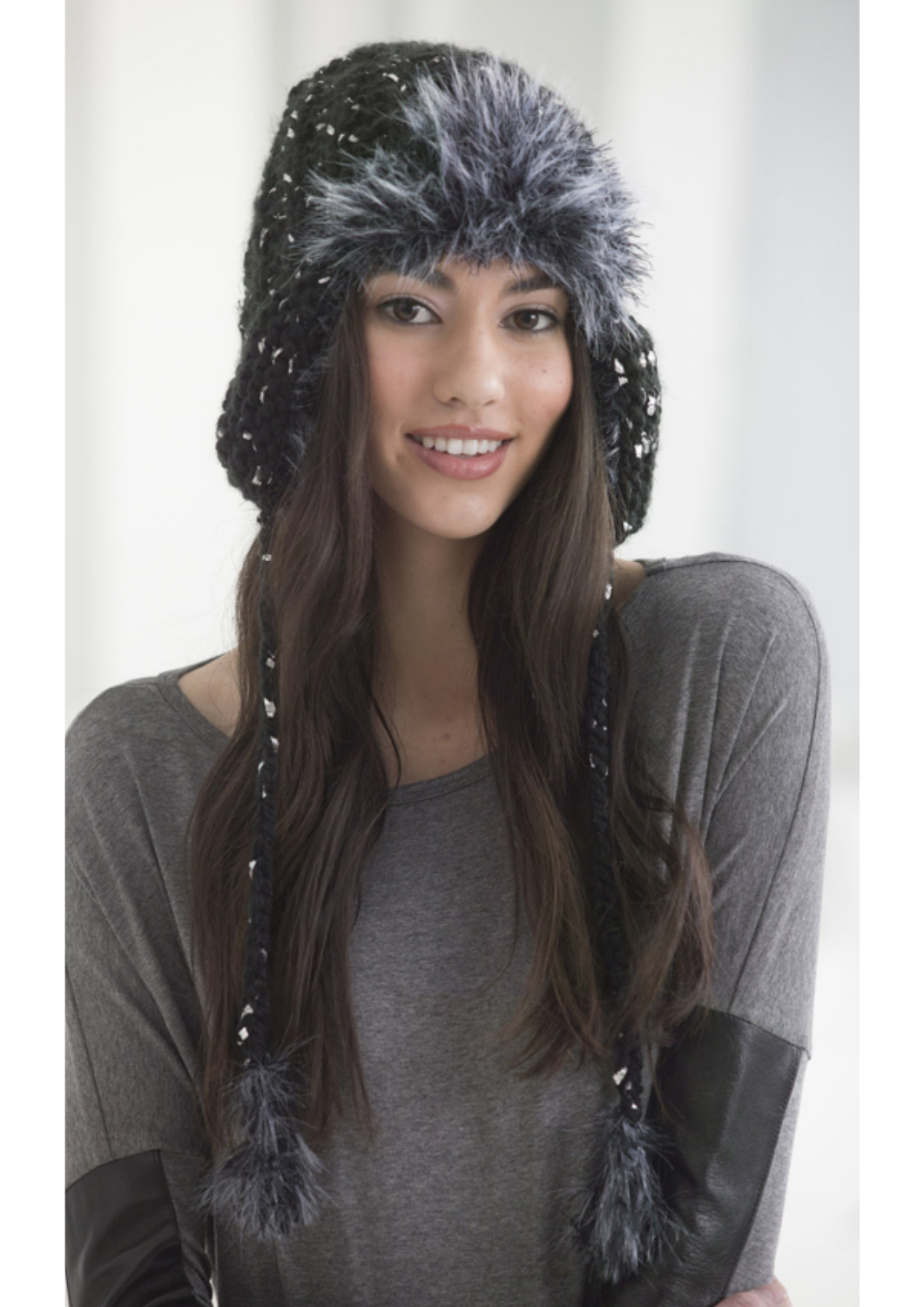# **Hudson Riverfront Hat**

By: Lion Brand

Knitting pattern

## **Needles & yarn**

Needle US 11 - 8.0 mm Yarn used 2 skeins

Yarn

Gold Leaf: Black/Silver Quantity: 2 () balls (A) Price: \$ 13.98 How much? 2 skeins Colorway Black/Silver

Color family **Black** 

**Notes Hudson Riverfront Hat Lion Brand® Gold Leaf® - Pelt** 

### **GAUGE:**

10 sts = about 4 in.  $(10 \text{ cm})$  over Rnds 1 and 2 with A.

When you match the gauge in a pattern, your project will be the size specified in the pattern and the materials specified in the pattern will be sufficient. The needle or hook size called for in the pattern is based on what the designer used, but it is not unusual for gauge to vary from person to person. If it takes you fewer stitches and rows to make your swatch, try using a smaller size hook or needles; if more stitches and rows, try a larger size hook or needles.

Making a Gauge Swatch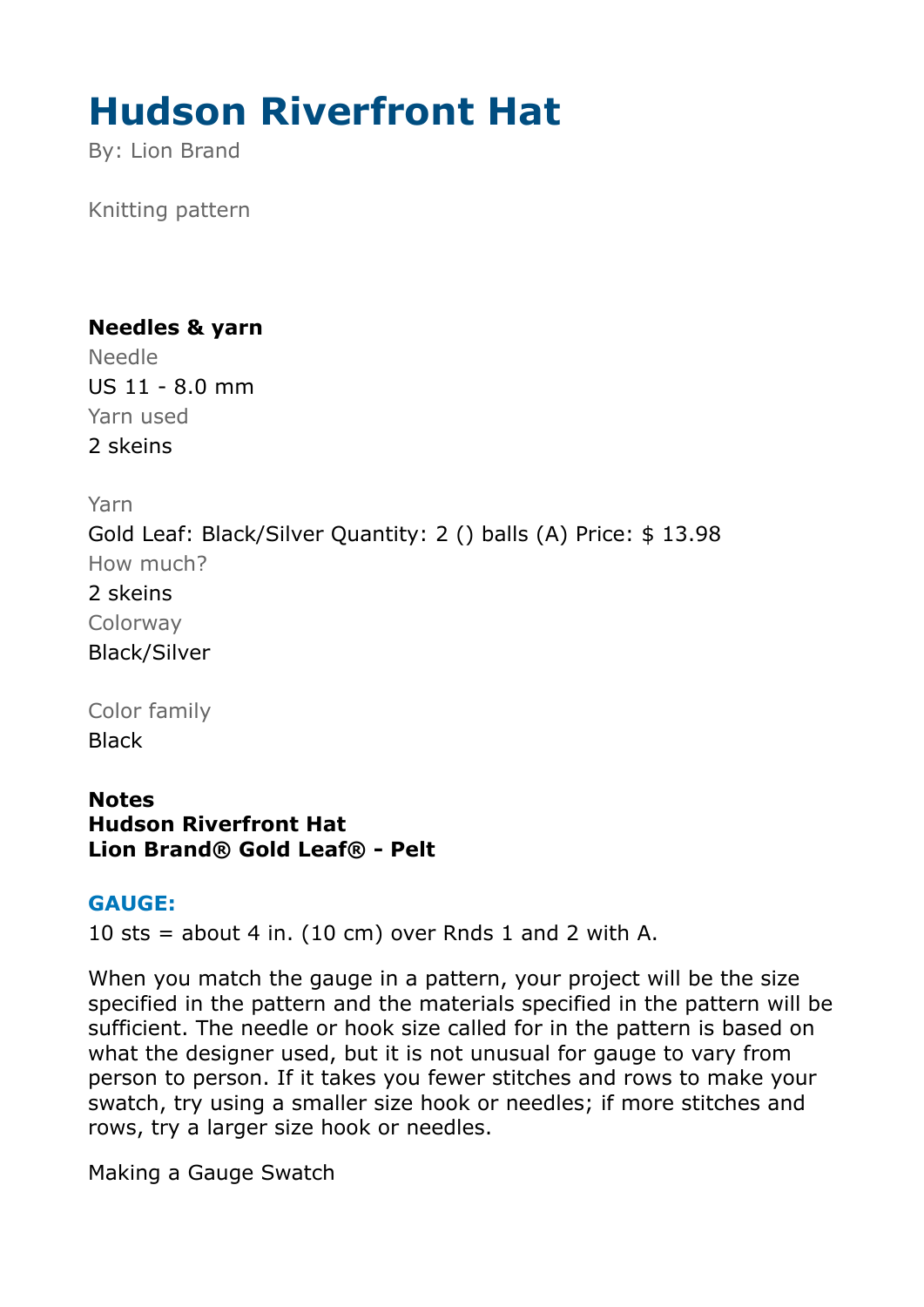#### **NOTES:**

- 1. Hat is worked in the rnd.
- 2. Earflaps are worked separately and sewn to Hat.

#### **HAT**

With circular needle and A, loosely cast on 54 sts. Place marker for beg of rnd and join by working the first st on the left hand needle with the working yarn from the right hand need, being careful not to twist sts.

Rnd 1: *K1, p2; rep from* around. Rnd 2: Knit.

Rep Rnds 1 and 2 until piece measures about 5 in. (12.5 cm) from beg, end with a Rnd 1 as the last rnd you work.

Note: As you work the next rnd, change to double pointed needles (dpns) as follows: Dec Rnd 1: With first needle, *(k1, k2tog) 6 times; repeat from* with 2nd and 3rd needles – 36 sts (12 sts on each needle). Next Rnd: *K1, p1; rep from* around. Next Rnd: Knit. Rep last 2 rnds twice more.

Dec Rnd 2: *K2tog; rep from* around – 18 sts. Next Rnd: *K1, p1; rep from* around. Next Rnd: Knit.

Rep last 2 rnds once more. Dec Rnd 3: *K2tog; rep from* around – 9 sts. Dec Rnd 4: *K1, k2tog; rep from* around – 6 sts (2 sts on each needle).

Cut yarn, leaving a long yarn tail. Thread yarn tail through rem sts and pull to gather. Knot securely.

#### **Earflaps (make 5 - 2 with A and 3 with B)**

With circular needle, loosely cast on 22 sts. Work back and forth on circular needle as if working on straight needles.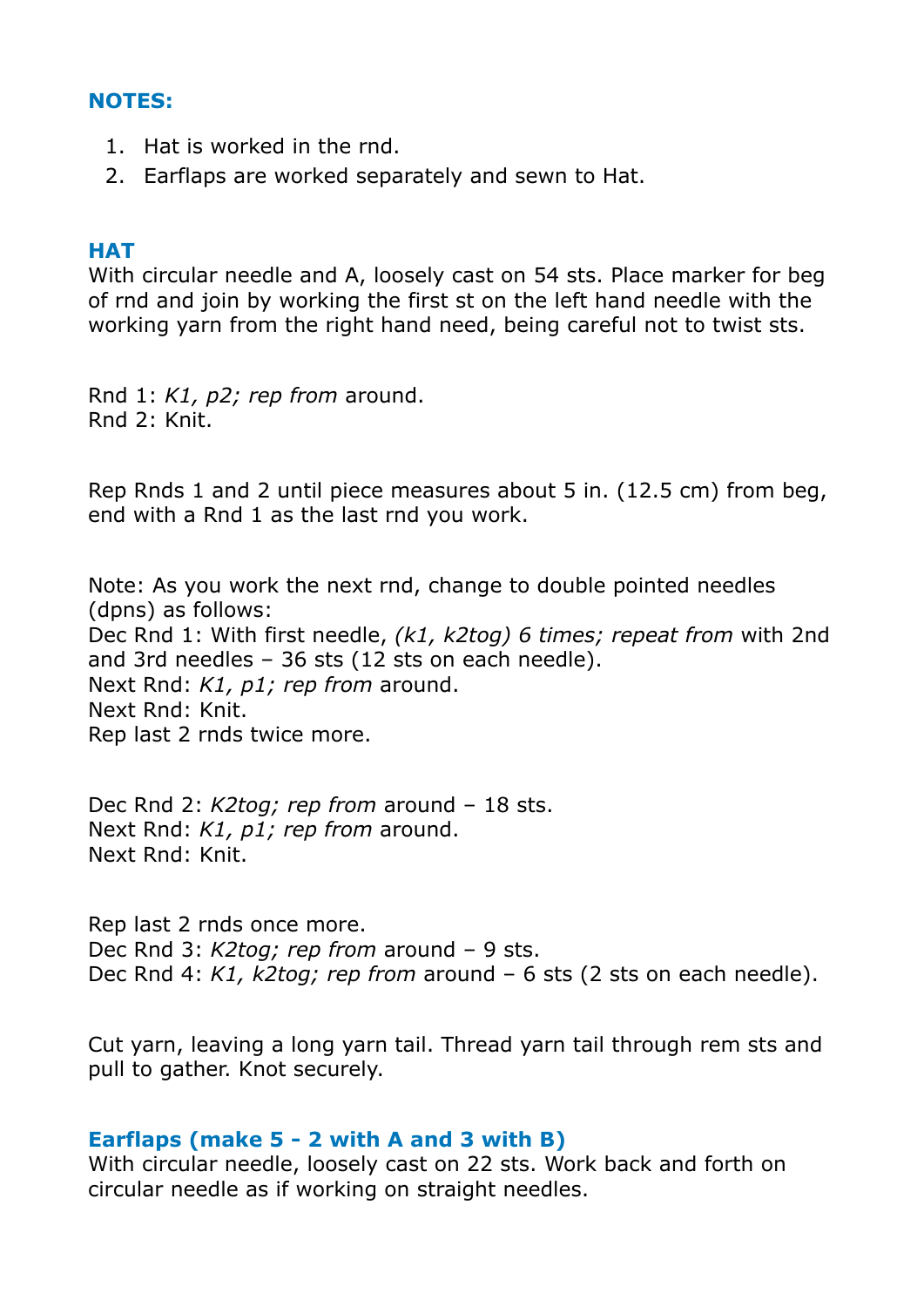Rows 1-4: Knit. Row 5: K 11, place marker, k 11. Row 6: K2tog, k to 2 sts before marker, k2tog, slip marker, k2tog, k to last 2 sts, k2tog – 18 sts. Row 7: Knit. Rep Rows 6 and 7 until 6 sts rem. Remove marker as you work the next row. Next Row: K1, (k2tog) twice,  $k1 - 4$  sts. Next Row: (K2tog) twice – 2 sts. Bind off.

## FINISHING

Place a marker at center back of Hat (this is point that was the beg/end of rnds) then place markers  $1 \frac{1}{2}$  in. (4 cm) and  $7 \frac{1}{2}$  in. (19 cm) to both right and left of center back marker for Earflaps. Remove center back marker.

Sew long straight edge of one A Earflap between each set of markers. Sew one B Earflap to the inside of each of A Earflap.

Sew remaining B Earflap to front of Hat, matching long straight edge of Earflap to front edge of Hat.

**Ties** 

With crochet hook and A, make a ch about 12 in. (30.5 cm) long. Cut yarn, leaving a long yarn tail.

Cut six 10 in. (25.5 cm) strands of B. Hold 5 of the B strands tog and tie at center with long yarn tail of ch. Fold strands in half, and use rem B strand to tie around folded strands about 1 in. (2.5 cm) from fold to secure strands to ch to make tassel. Thread ends of yarn to center of tassel to hide and trim tassel ends evenly. Attach opposite end of tie to bottom of earflap. Rep for opposite earflap. Weave in ends.

```
Abbreviations 
beq = beqin(s)(ning)ch(s) = chain(s)rem = remain(s)(ing)rnd(s) = round(s)RS = right sidesc = single crochet 
sl st = slip stitch
st(s) = stitch(es)WS = wrong side 
beq = beqin(s)(ning)dec = decrease(e)(s)(ing)k = knit
k2tog = knit 2 together
```